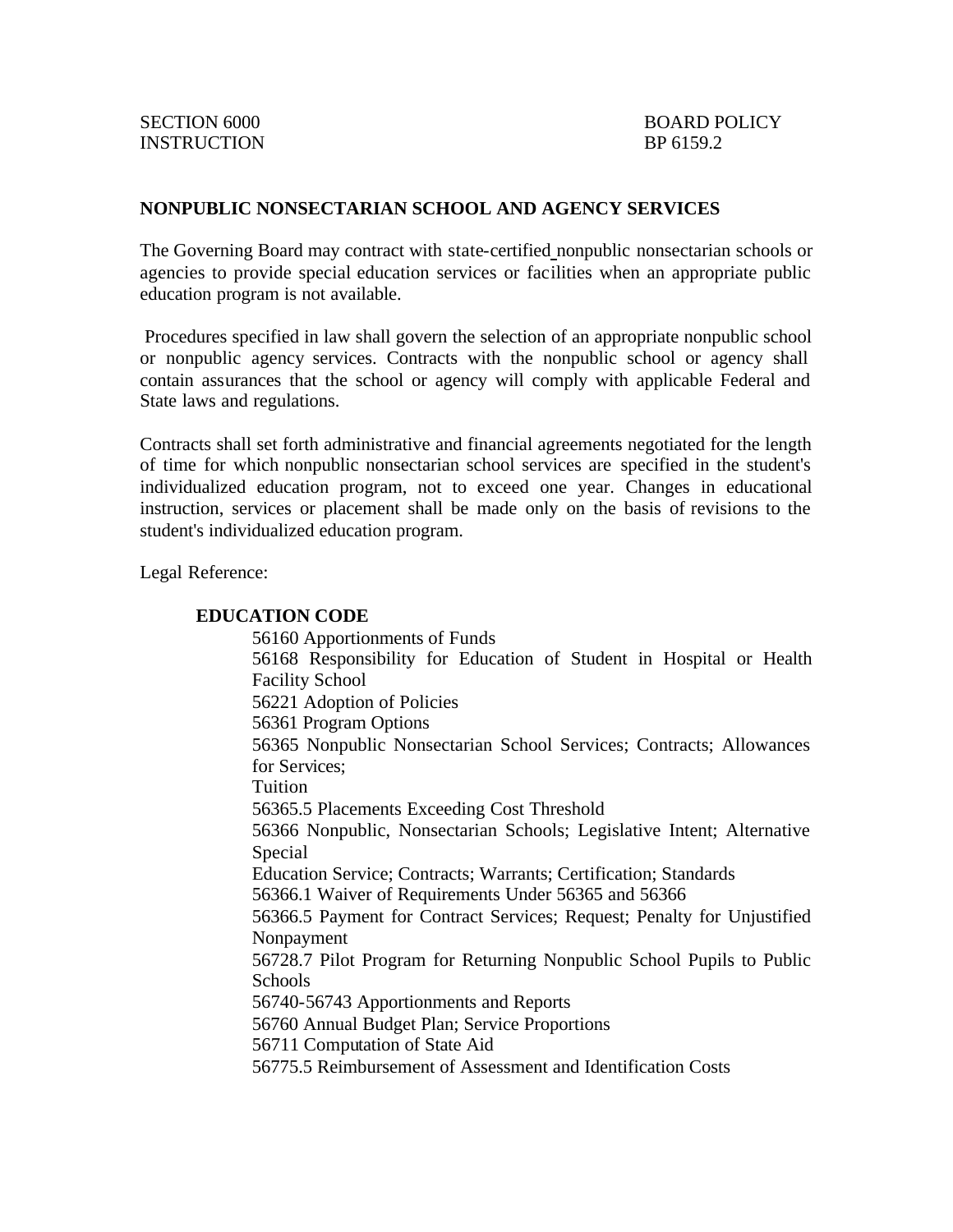## **NONPUBLIC NONSECTARIAN SCHOOL AND AGENCY SERVICES - BP 6159.2 (CONT.) Page 2**

# **CODE OF REGULATIONS, TITLE 5**

3001 Definitions 3061-3069 Nonpublic Nonsectarian School and Agency Services

Board Policy Reference:

BP 0430 Comprehensive Local Plan

BP 6159 Individualized Education Programs

BP 6159.1 Procedural Safeguards and Complaints

BP 6159.3 Appointment of Surrogate Parent

BP 6164:4 Identification of Individuals with Exceptional Needs

ADOPTED: 10/26/77 Rev, 12/10/86 REVISION/REDESIGNATION: 2/23/94 (BP 113 - Special Education) REVISED: 5/12/04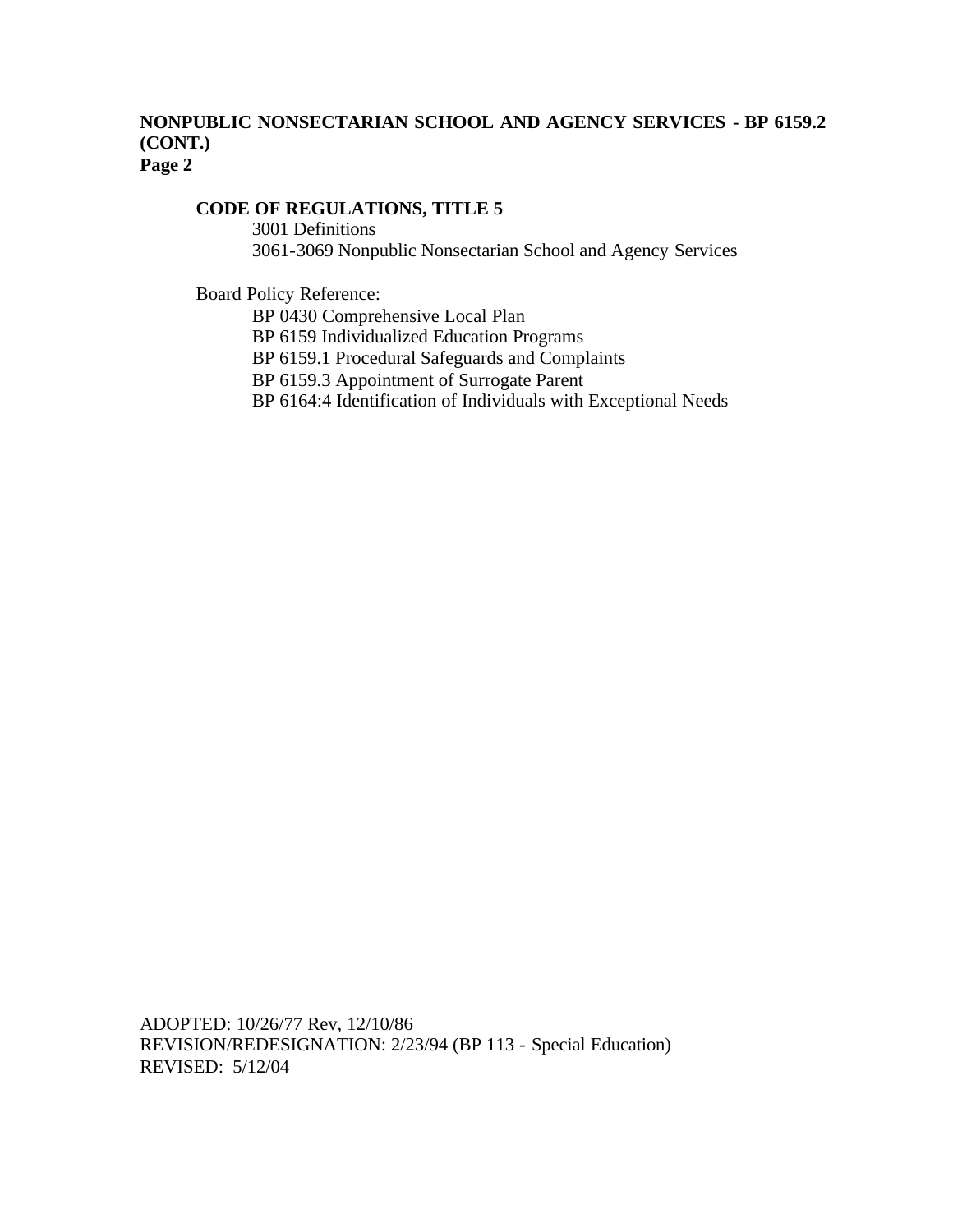INSTRUCTION AP 6159.2

SECTION 6000 ADMINISTRATIVE PROCEDURES

### **NONPUBLIC NONSECTARIAN SCHOOL AND AGENCY SERVICES**

Procedures specified in law shall govern the selection of appropriate nonpublic school or agency services.

#### Master Contracts

Master contracts with nonpublic nonsectarian schools and agencies for services to special education students will be developed by the Superintendent or designee for students who have an Individualized Education Program (IEP) developed by a District IEP Team and whose IEP has been reviewed and approved by the Board of Trustees. Contracts with. the nonpublic school or agency shall be made on forms provided by the California Department of Education and shall include an individual services agreement negotiated for each student for the length of time for which nonpublic nonsectarian school, services are specified in the student's 'individualized education program, not to exceed one year. Changes in educational instruction, services or placement shall be made only on the basis of revisions to the student's individualized education program, unless ordered by an administrative hearing or court action. (Education Code 56366)

#### Individualized Education Program

The master contract shall specify the general administrative and financial agreements between the nonpublic, nonsectarian school or agency and the district to provide the special education and designated instruction and services, as well as transportation specified in the student's IEP. The administrative provisions of the contract shall also include procedures for recordkeeping and documentation, and the maintenance of school records by the contracting district to ensure that appropriate high school graduation credit is received by the student. The contract may allow for partial or full-time attendance at the nonpublic, non sectarian school. (Education Code 56366)

The nonpublic school or agency must be certified as meeting state standards pursuant to Education Code 56366. Contracts may be terminated for cause with 20 days' notice; however, the availability of public education program initiated during the period of the contract cannot give cause for termination unless the parent/guardian agrees to transfer the student to the program.

The master contract shall include a description of the process being utilized by the district to oversee and evaluate placements in nonpublic, nonsectarian school. This description shall include a method for evaluating whether the student is making appropriate educational progress. (Education Code 56366)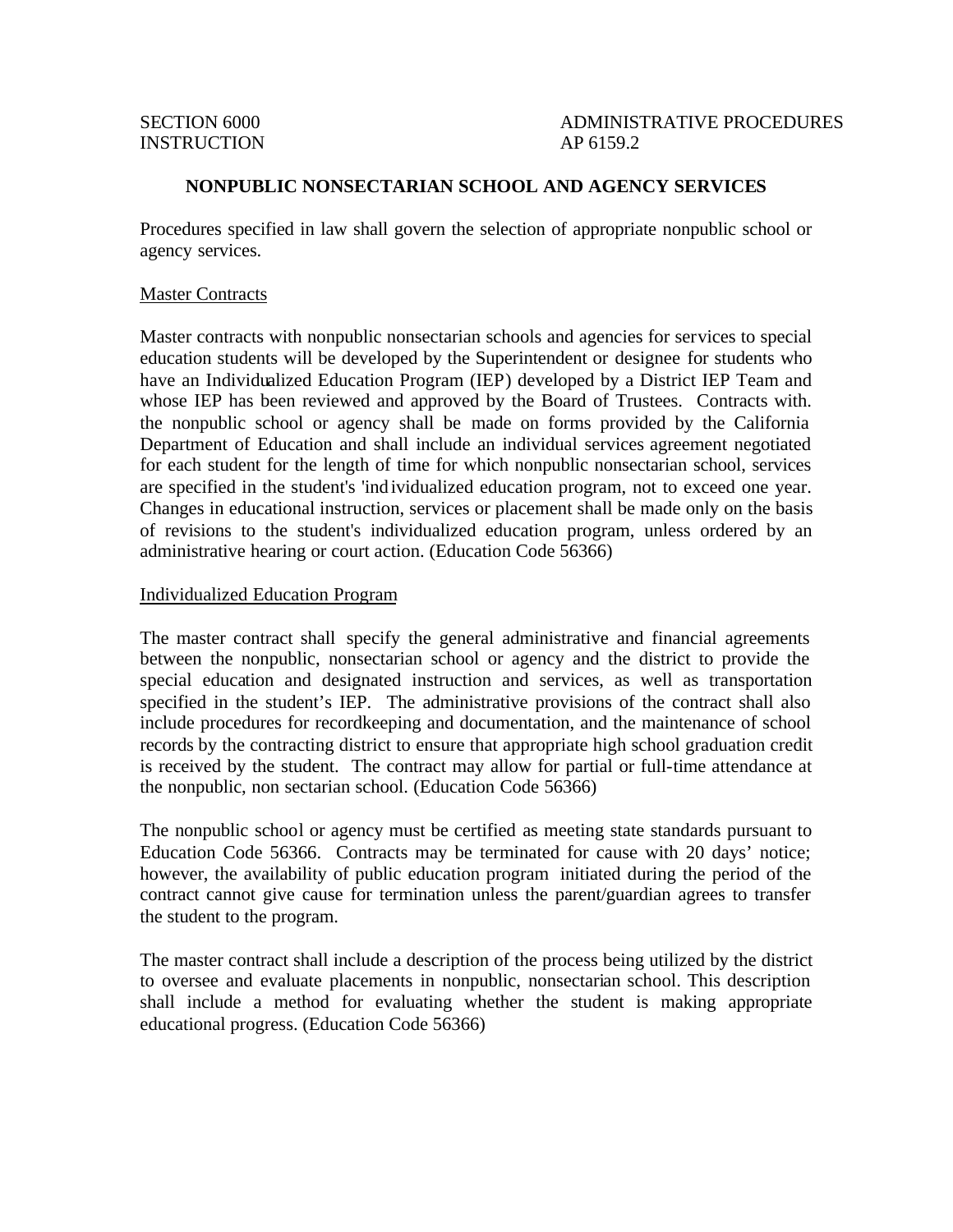## **NONPUBLIC NONSECTARIAN SCHOOL AND AGENCY SERVICES – AP 6159.2 (CONT.) Page 2**

The district IEP team shall annually review the IEP of a student placed in a nonpublic, nonsectarian school or agency. The student's IEP and contract shall specify the review schedules.

### Out-of-State Placements

Before contracting with a nonpublic, nonsectarian school or agency outside California, the Superintendent or designee shall document the district's efforts to find an appropriate program offered by a nonpublic nonsectarian school or agency within California. (Education Code 56325)

Within fifteen (15) days of any decision for an out-of-state placement, the student's IEP team shall submit to the Superintendent of Public Instruction a report with information about the services provided by the out-of state program, the related costs, and the district's efforts to locate an appropriate public school or nonpublic nonsectarian school or agency within California. (Education Code 56365)

If the district decides to place a student with a nonpublic, nonsectarian school or agency outside the state, the district shall indicate the anticipated date of the student's return to a placement within California and shall document efforts during the previous year to return the student to California. (Education Code 56325)

## Case Management

Individualized Education Programs (IEPs) for nonpublic schools or agencies will only be developed when the full range of educational options have been considered by the IEP.

Team and all of their options have been found to be inappropriate and that the student's educational program can only be delivered by a nonpublic school or agency.

Procedures specified in law shall govern the selection of appropriate nonpublic school or agency services. Before seeking a state waiver to contract for out-of-state services, the district shall make every effort to find an appropriate program offered by a nonpublic nonsectarian school or agency within California. The Superintendent or designee shall document such efforts. (Education Code 56365)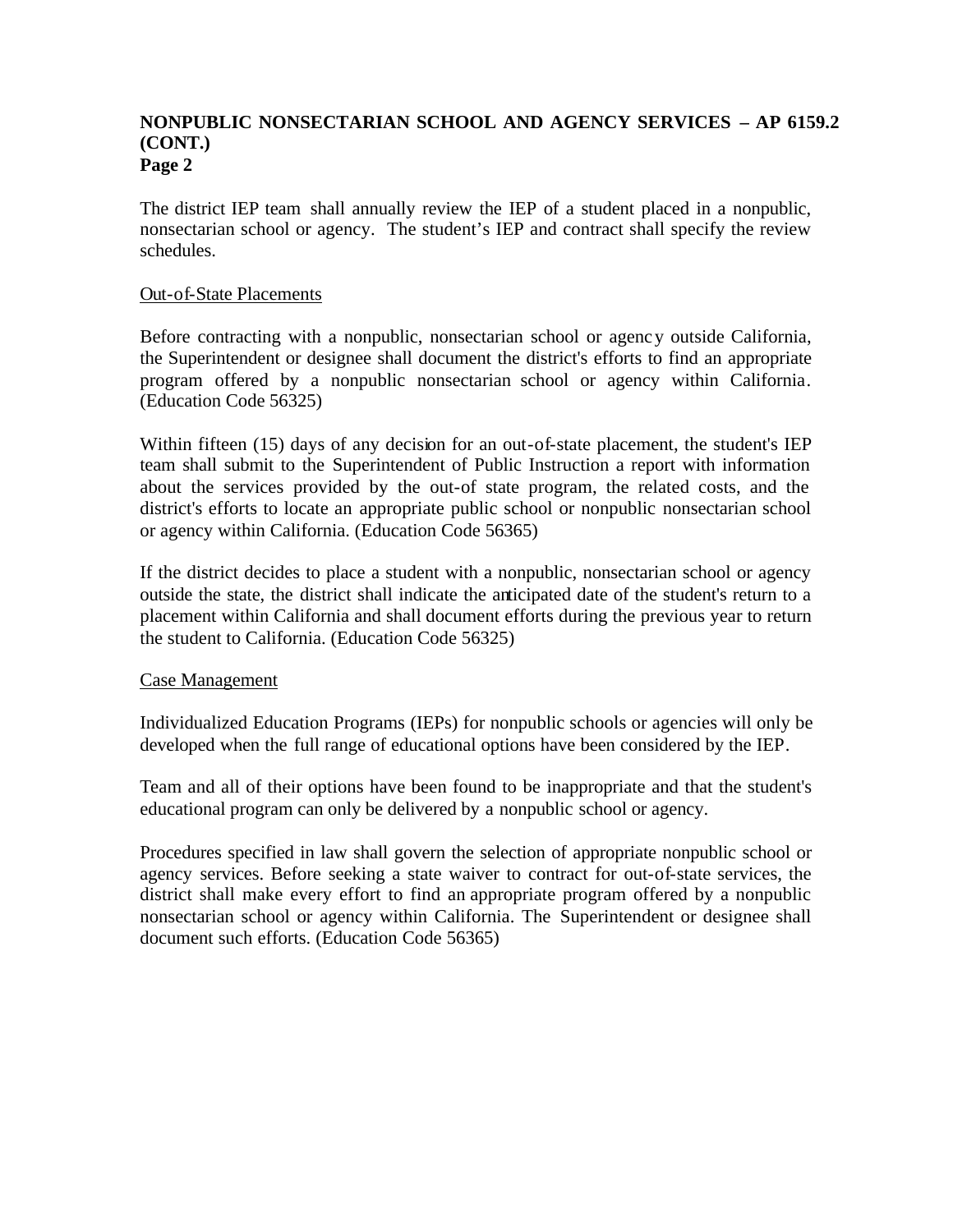## **NONPUBLIC NONSECTARIAN SCHOOL AND AGENCY SERVICES - AP 6159.2 (CONT.) Page 3**

# **Non Public School (NPS) Flow Chart**



# Legal Reference:

## **EDUCATION CODE**

56220(D) Coordination with Public Agencies

56221 Nonpublic School Policy

*56365 Out of State Placements*

56366 Transportation

56740 Financial

56775.5 Assessment Reimbursement

56521 Behavioral Interventions

## **CALIFORNIA CODE OF REGULATIONS**

Title 5 Division 1 Chapter 3, Subchapter 1 Article 6 Sections 3061-3069 Nonpublic

Section 3001 Nonpublic definition